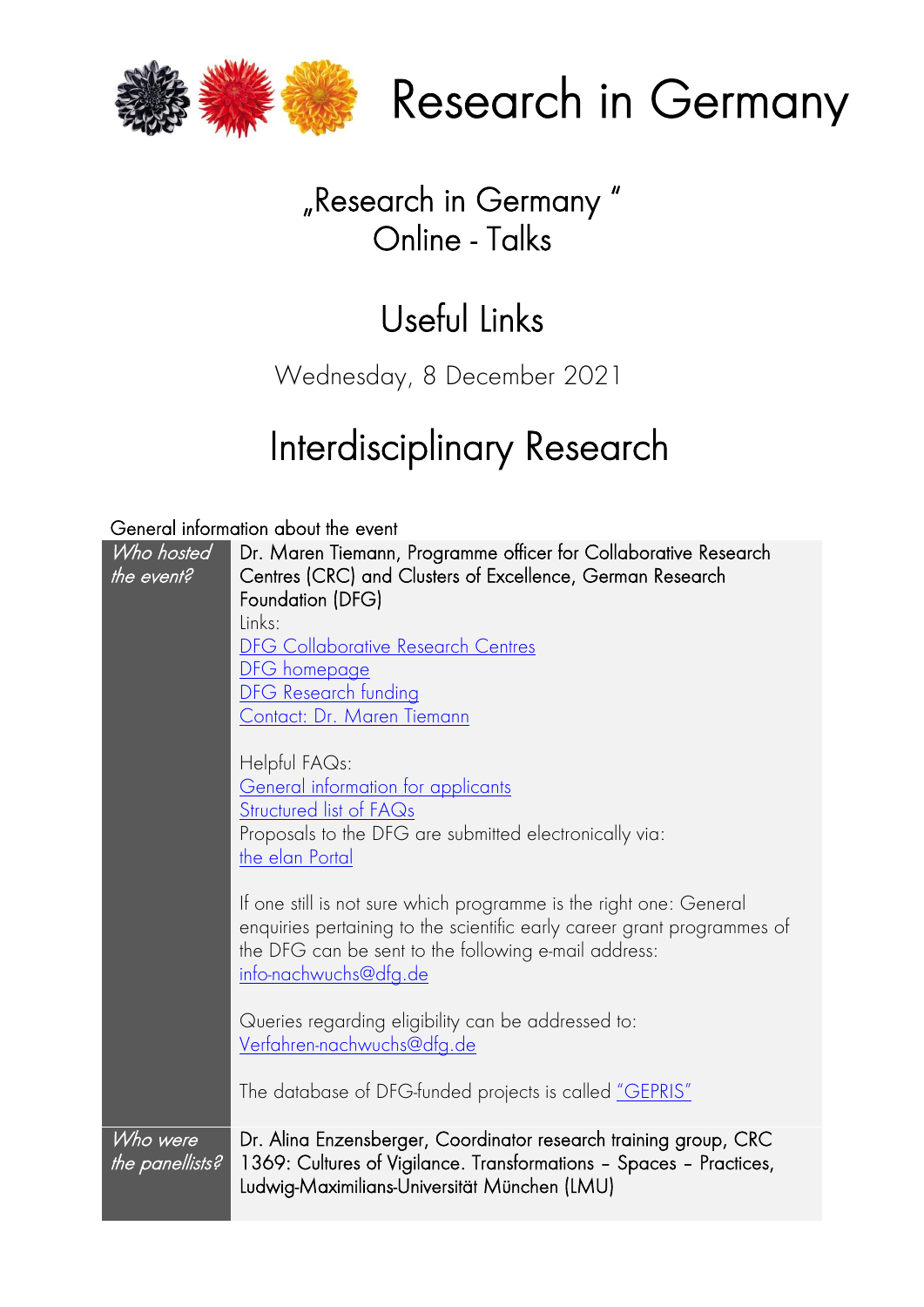Collaborative research centre [CRC 1369 "Cultures of Vigilance"](https://www.en.sfb1369.uni-muenchen.de/index.html) Contact: [Dr. Alina Enzensberger](https://www.sfb1369.uni-muenchen.de/kontakt/index.html) Dr. Heike Böhm, Departmental Group Leader and General Scientific & Educational Coordinator, Max Planck School Matter to Life Links: [Max Planck Society homepage](https://www.mpg.de/en) Max Planck School Matter to Life homepage [Contact: Dr. Heike Böhm](https://mattertolife.maxplanckschools.org/coordination-team/heike-boehm-cv) Prof. Dr. habil Martine Robbeets, Archaeolinguistic Research Group Leader, Max Planck Institute for the Science of Human History

Links [MPI-SHH homepage](https://www.shh.mpg.de/en) [Archaeolinguistic Research Group homepage](https://www.shh.mpg.de/102128/archaeolinguistic-research-group) [The International Max Planck Research School \(IMPRS\) for the Science](https://imprs.shh.mpg.de/)  [of Human History](https://imprs.shh.mpg.de/)

Martine Robbeets (wrote in the chat): For an example of interdisciplinary researching, linking humanities to sciences, see our latest Nature article: [www.nature.com/articles](https://www.nature.com/articles/s41586-021-04108-8)

### Useful links:

Research funding www.research-in-germany.org/funding www.research-in-germany.org/funding-phd www.funding-quide.de www.eurgxess.de/en/in foerderdatenbank Marie Skłodowska-Curie Actions Research Fellowship Programme Alexander von Humboldt Foundation Fellowships [Overview of DFG support opportunities for postdocs](https://www.dfg.de/en/research_funding/research_careers/completion_of_doctorates/index.html) L'Oreal-[UNESCO award for "Women in Science" in Germany](https://fwis-programm.de/) <u>L'Oreal-[UNESCO international award for "Women in Science"](https://www.forwomeninscience.com/en/awards)</u><br>Christiane Nüsslein-Volhard Foundation-scholarships for women in science **ERC** grants Fraunhofer Attract-Programm

Download our brochure "Funding your research stay in Germany" [here.](https://www.research-in-germany.org/dam/jcr:dabcafdf-b92f-44ed-abc0-832eb0697b15/DAAD_RIG_Funding_2021/22.pdf)

AN INITIATIVE OF THE

Links:



**Federal Ministry** of Education and Research

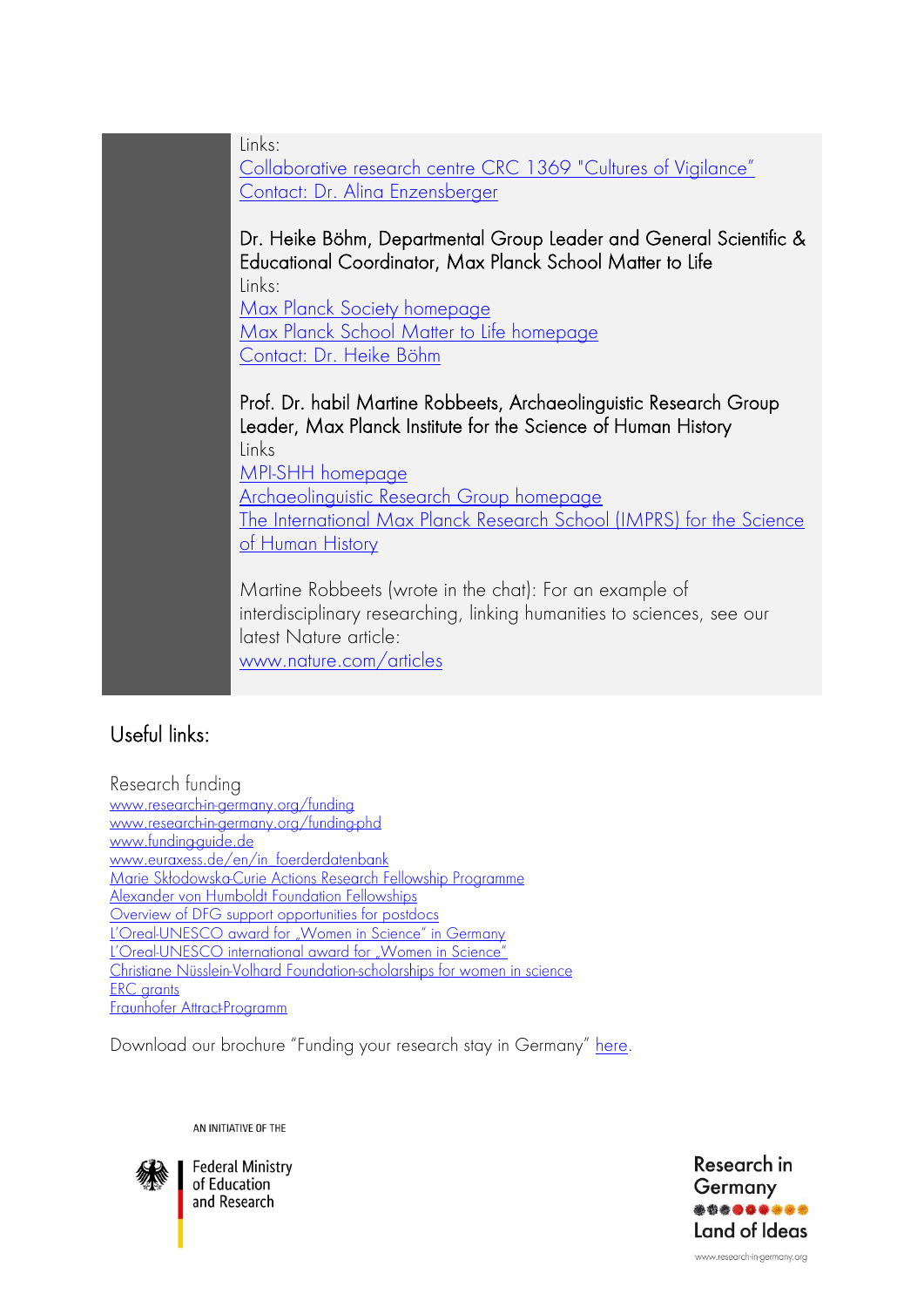#### "Research in Germany"-Publications and brochures https://www.research-in-germany.org/downloads

Useful contacts www.diplo.de (German missions abroad) www.daad.de /local (Offices abroad) www.euraxess.de/en/uebersicht\_servicezentren **DWIH** (German Houses of Research and Innovation)

Preparing for a successful research stay www.diplo.de (Visa regulations) www.goethe.de/learngerman www.research-in-germany.org/research-stay www.research-in-germany.org/postdoc-career DFG support opportunities for postdocs Online course "How to apply for a PhD in Germany" www.recognition-in-germany.de www.make-it-in-germany.com

Finding a host institution

www.research-in-germany.org/research-organisations www.aerit.ora www.higher-education-compass.de www.researchmap.de www.study-in.de **CHE University Ranking** Research programmes in Humanities-Brochure GEPRIS - The database of DFG-funded projects

### Jobs

www.research-in-germany.org/jobs www.make-it-in-germany.com www.eurgxess.de/en/jobs www.academics.de jobs.zeit.de Jobs in Humanities/ H/SOZ/KULT

Research in industry www.gtai.de (Germany Trade and Invest) www.ixpos.de (German Business Portal) www.research-in-germany.org/research-areas www.hightech-strategie.de (German only)

AN INITIATIVE OF THE



**Federal Ministry** of Education and Research